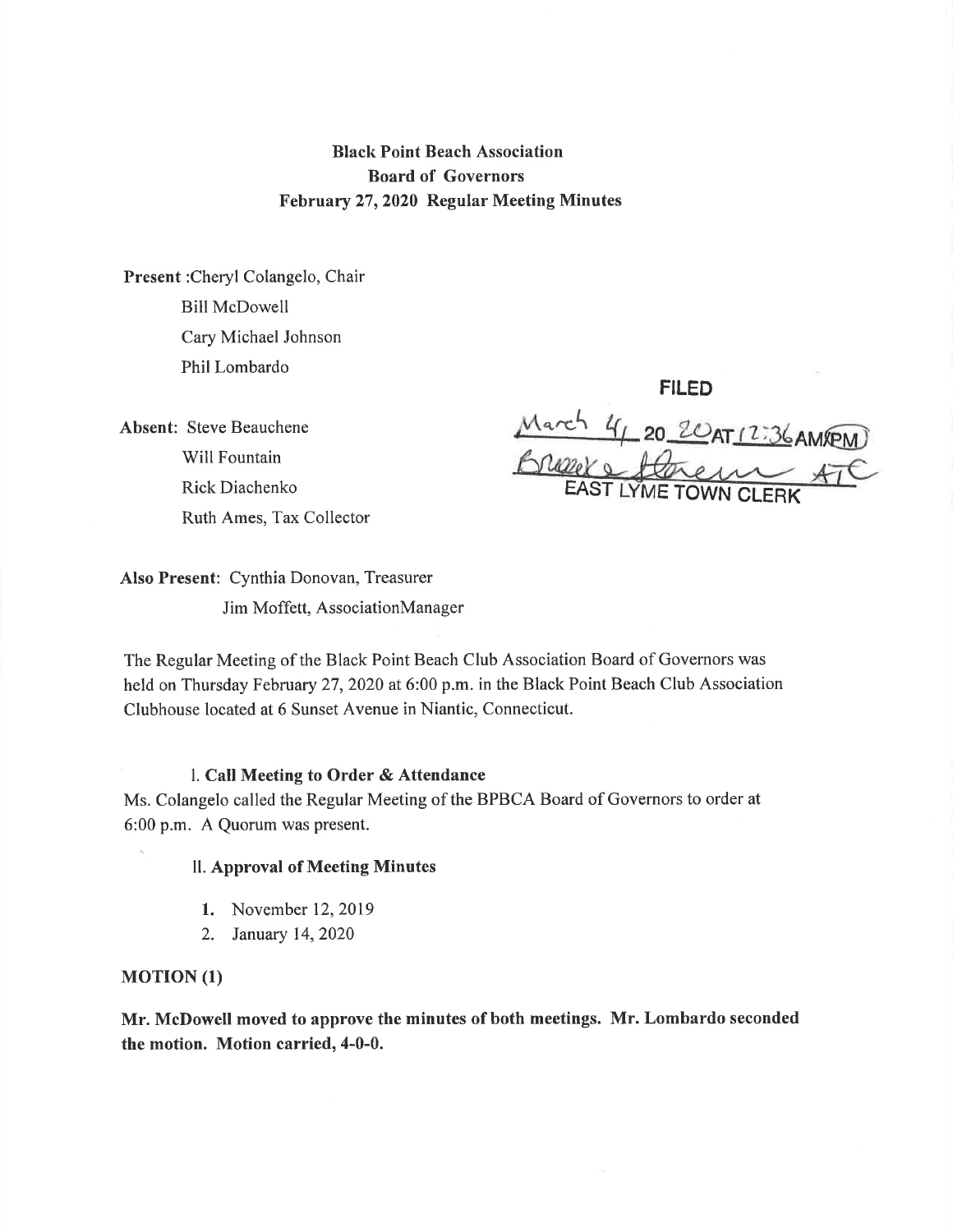#### III Communications to Board

Ms. Colangelo was going to sort Board emails from her personal ones and send them to the Board next week.

## IV Public Comment

1. Cindy Trocki of 22 BlueHeron Rd. shared the following:

Mrs. Trocki gave a presentation involving the development of Black Point. She talked about many facts and displayed diagrams that she had researched concerning the land rights given to Black Point by the widow of James Bond. She cited the Dowling case. She feels the rights of Black Pointers to use Old Black Point facilities have been wrongly denied

2. Sandra Adams of 26 WhiteCap Rd. shared the following

Mrs. Adams stated that there were two holes in the parking lot on White Cap Rd. that needed to be repaired.

3. Mary Lou Weidl of 22 Indianola Rd. shared the following:

Mrs. Weidl praised Brooke Stevens for her efficient and dedicated work as Secretary to the Board and her website postings.

#### V. Reports

#### a. Treasurer

Ms. Donovan will resign at the end of the month. See attached for the Treasurer's Report.

#### b. Tax Collector

Mrs. Ruth Ames was not present but the Tax Collector's Report is attached.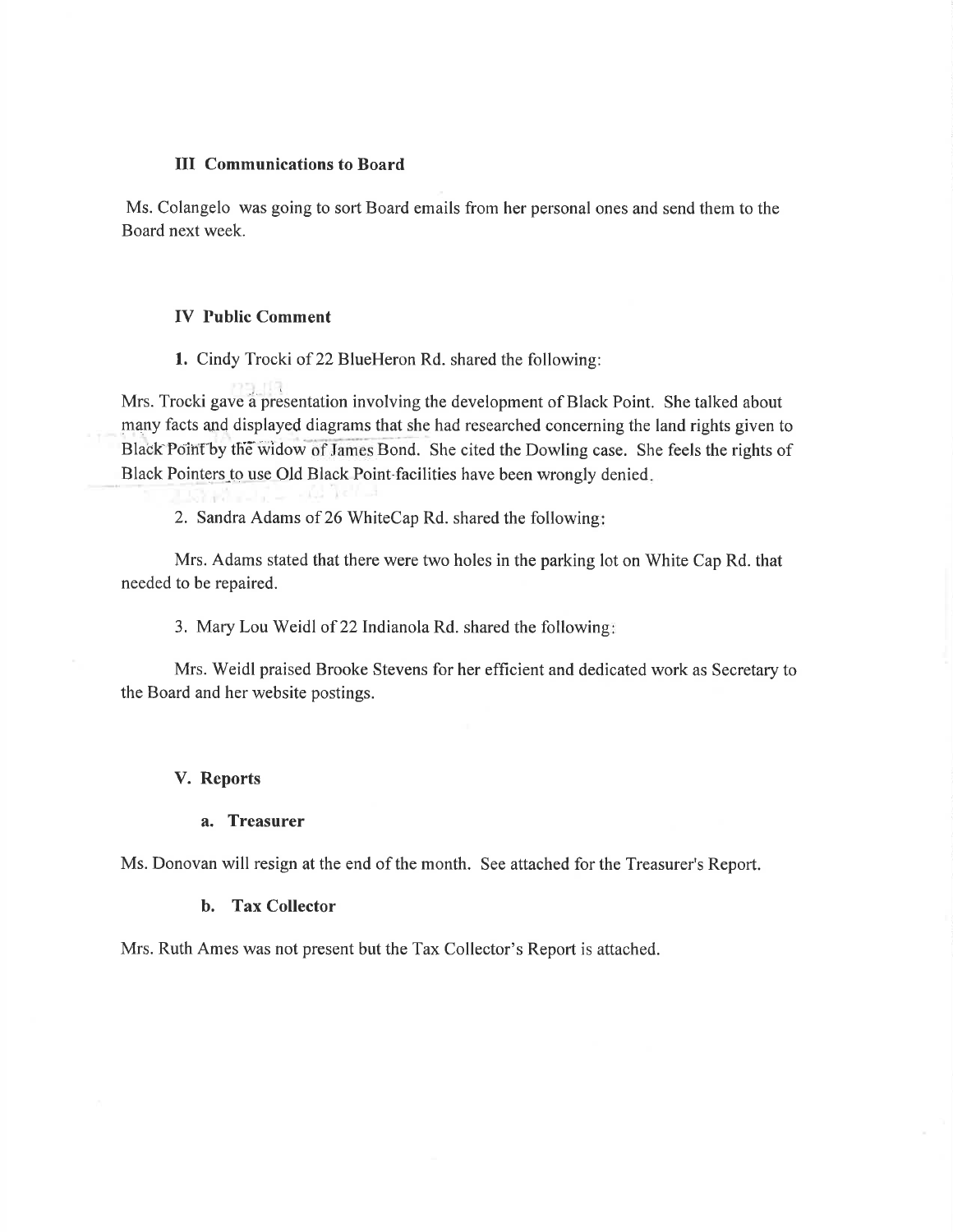## c. Liaisons reports

#### Recreation Program

- 1. Rick Diachenko was not present but sent the following information: Applications have been revamped for counselors and volunteers. Counselors requested soccer goals and a garden for children.
- 2. There was a Board discussion on the Annual Fair of the Rec Program. Should there be an estimate of the total cost of the fair and then sell tickets, should children outside of Black Point be allowed to buy tickets? Decision was to pass these thoughts on to the rec program, get their opinion, and then have the Board render a decision.
- 3. From the counselors viewpoint, a good place for supervising the children in the GAGA Pit would be to place it in the location of the former climbing wall or near the shuffleboard

## Zoning Issues

Ms. Colangelo spoke with Jim Ventres concerning the dirt pile on SeaSpray and he has <sup>a</sup>verbal commitment that it will be removed by the end of March.

## d. Association Manager's Report

Jim Moffett shared the following

- 1. Four Clubhouse rentals already.
- 2. Gangplank arrangements are being completed for the Nehantic wallkway railing. The railing needs to be on the left side to accommodate Mike Nebulung's equipment.
- 3. Mr. Moffett suggested investigating a pay online option for the rec program. He also volunteered to update the website. Ms. Colangelo mentioned that Colleen Chapin was interested in revamping the website and she will contact Colleen concerning this matter.
- 4. Flooring for the clubhouse will be ordered in April and installed in May
- 5. Water will be turned on in the clubhouse during the third week in March.
- 6. Mr. Moffett would like to be a member of the Council of Beaches. Mrs. Mary Cahill will send a summary of what the Council of Beaches involves.
- 7. Tree branches overhanging the WhiteCap parking lot need to be trimmed. Mr. Moffett was told to get a bid on patching cracks and holes in this parking lot.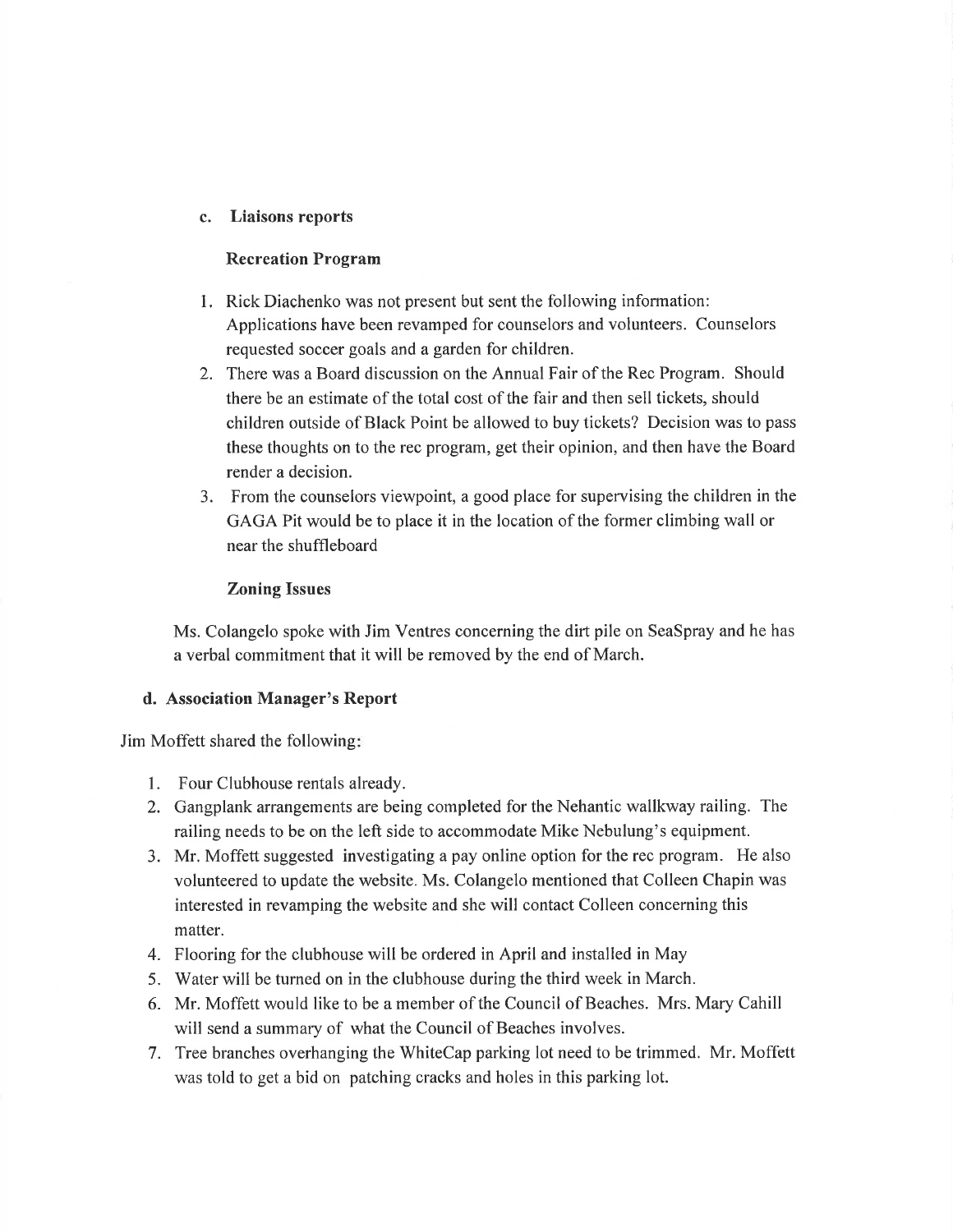- 8. Poles from the climbing wall are stored for now.
- 9. Mr. Johnson, Mr. Fountain and Mr. Moffett will determine a timeline for stickers for the swim buoys.
- 10. Mr. Moffett would like to paint the buoys on the "geese line".
- 11. Cahill Way sign will be replaced by the town.,
- 12. Safety mulch will be put on the playground,
- 13. Mr. Moffett asked for thoughts on a swim raft off Main Beach. Mr. Lombardo suggested that it would be fiscally responsible to put this off for a year.
- 14. Debris and landscaping damage to the Osprey right-of-way is expected to be repaired before the season starts. The Board needs to discuss a plan of action in the event that Osprey has not been restored by this time.

## VI. Old Business

#### a. Amend bylaw procedure

Bylaw Article 2 section 3

An error was made during the January meeting. The vote to amend Article 2 section 3 needed to be done at a regular and not a special meeting. The BOG will vote on a motion to change Article 2 section 3 during the April meeting. This would involve a change to 10 days notice for annual meetings and 24 hours notice for special meetings. This would be in line with the FOIA as well as the Town.

#### b. Job Descriptions

Jub descriptions for the Rec Program CoDirectors and the Waterfront. Supervisor need to be reviewed and included in the manual.

#### c. Clubhouse Floor Selection

Floor will be ordered in April and installed in May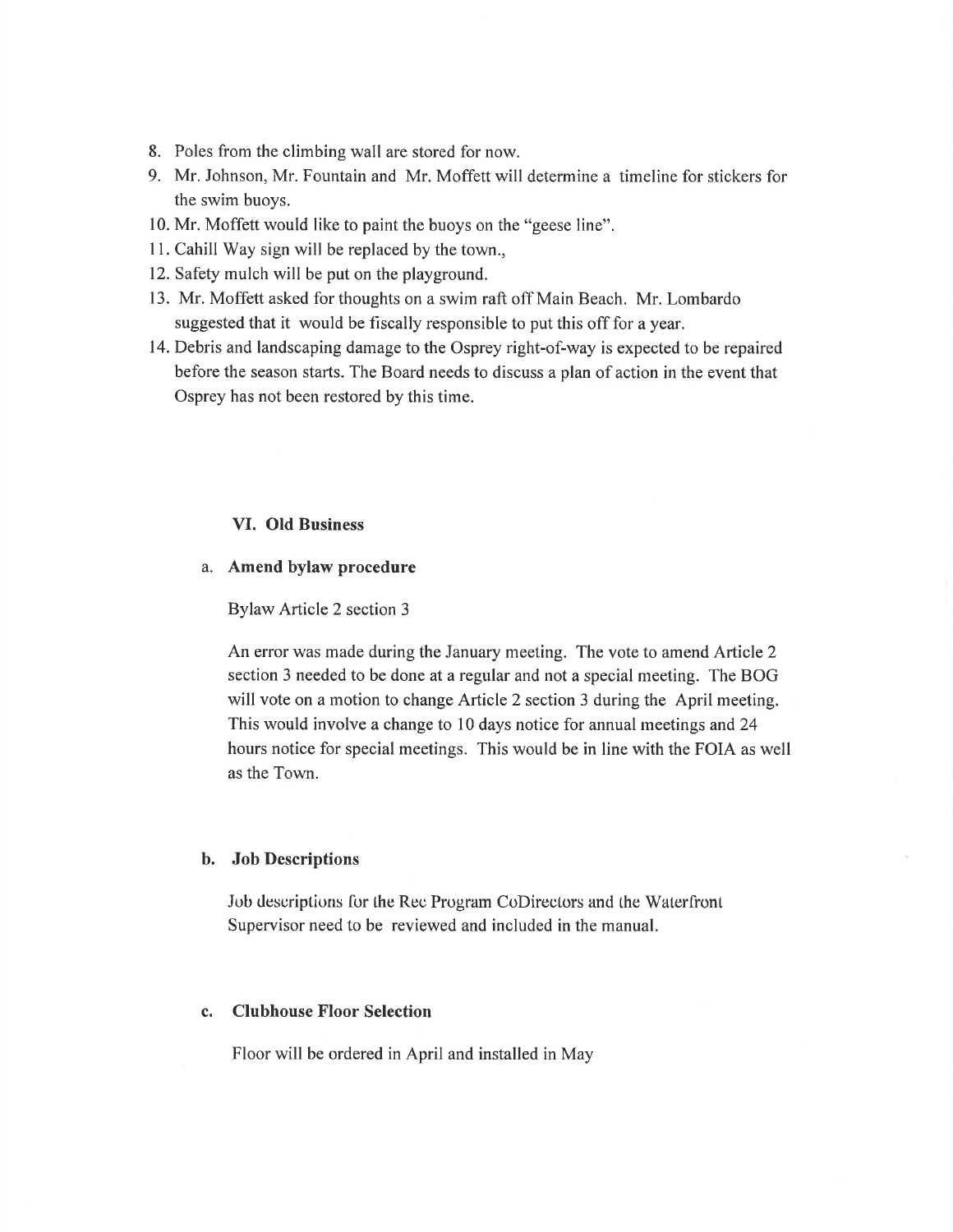## VII. New Business

## a. OId Black Point

Ms. Colangelo spoke with the mayor of Old Black Point, Henry Amdur. He assured her that the new gate will not change people's opportunities to walk or bike through West Lane.

## b. Security Personnel

There was discussion concerning the policing of the beach. Time needed, cost and consistency. Mr. Moffett will get more information. Topic was tabled for further discussion.

## c. Council of Beaches

Mary Cahill was unable to attend the meeting but will send a summary of what the Council of Beaches involves to all Board members.

## d. Budget preparation

Ms. Colangelo stated that Dan Lemieux has volunteered to assist the Board with budget preparation the weekend before the March meeting. He will meet with interested parties and Ms. Donovan will pull special reports.

Mr. Johnson volunteered to chair a long term fiscal committee. This committee will start before the May meeting. It is a formal committee and meetings will be posted 24 hours in advance. Public can attend but cannot speak.

## VIII. Public Comments

1. Mary Lou Weidl of 22 Indianola Rd. shared the following:

Mrs. Weidl questioned the need for police or contracted security at our beach.

- 2. Sandra Adams of 26 WhiteCap Rd. shared the following:
	- a. Mrs. Adams asked about the cost of the GAGA pit. The cost is approximately \$1200.00
	- b. Mrs. Adams asked if the cost of the climbing wall was covered by insurance. The cost did not reach our deductible.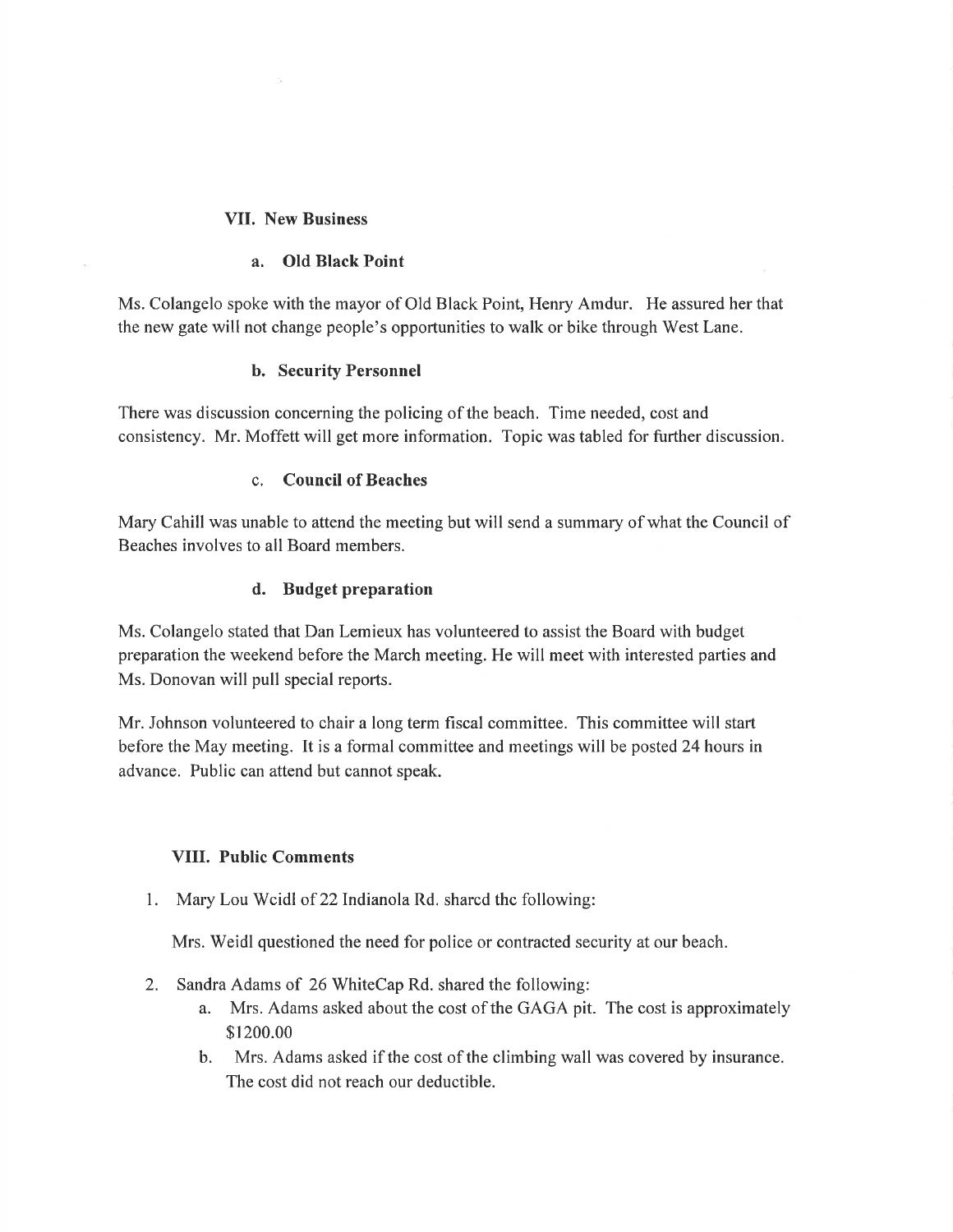- 3. Cindy Trocki of 22 Blue Heron Rd. shared the following
	- a. All Black Pointers need to learn about the charter and bylaws.
	- b. Mrs. Trocki believes that we have to hire a police officer to satisfy charter requirements.
	- c. She stated that Charterl gives all members the right to vote at every meeting.
- 4. Jean Galati of 7 Nehantic Dr. shared the following:

Mrs. Galati believes that the purpose of the annual Club Fair is not to make money but for the enjoyment of the children. She feels that opening it up to the town of East Lyme is a problem.

5. Joan Hayes of 5l WhiteCap Rd. shared the following:

Mrs. Hayes urged the Board to include Mary Cahill in the budget preparations. Mrs Cahill has done this for years and her experience is invaluable.

#### MOTION

Mr. McDowell moved to enter executive session at 7:45pm.

Mr. Johnson seconded the motion.

Motion carried 4-0-0.

Mr. Lombardo moved to exit executive session at 9:00pm.

Mr. Johnson seconded the motion.

Motion carried 4-0-0.

Mr. Lombardo moved to adjourn the Black Point Beach Club Association Board of Governors Meeting at 9:01pm

Mr. Johnson seconded the motion.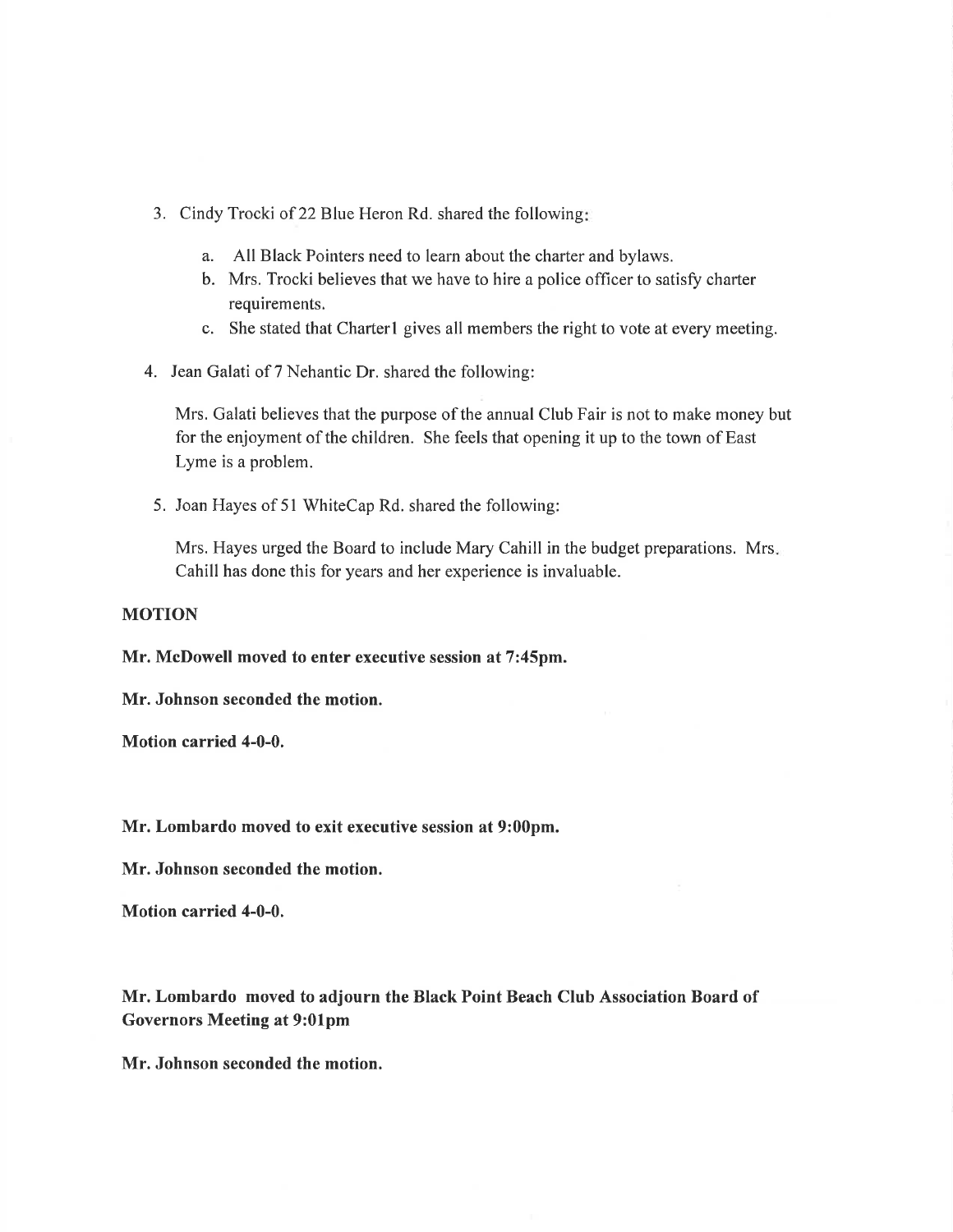Motion carried,  $4-0-0$ .

Respectfully Submitted,

Joan Hayes

ŭ.

Substitute Recording Secretary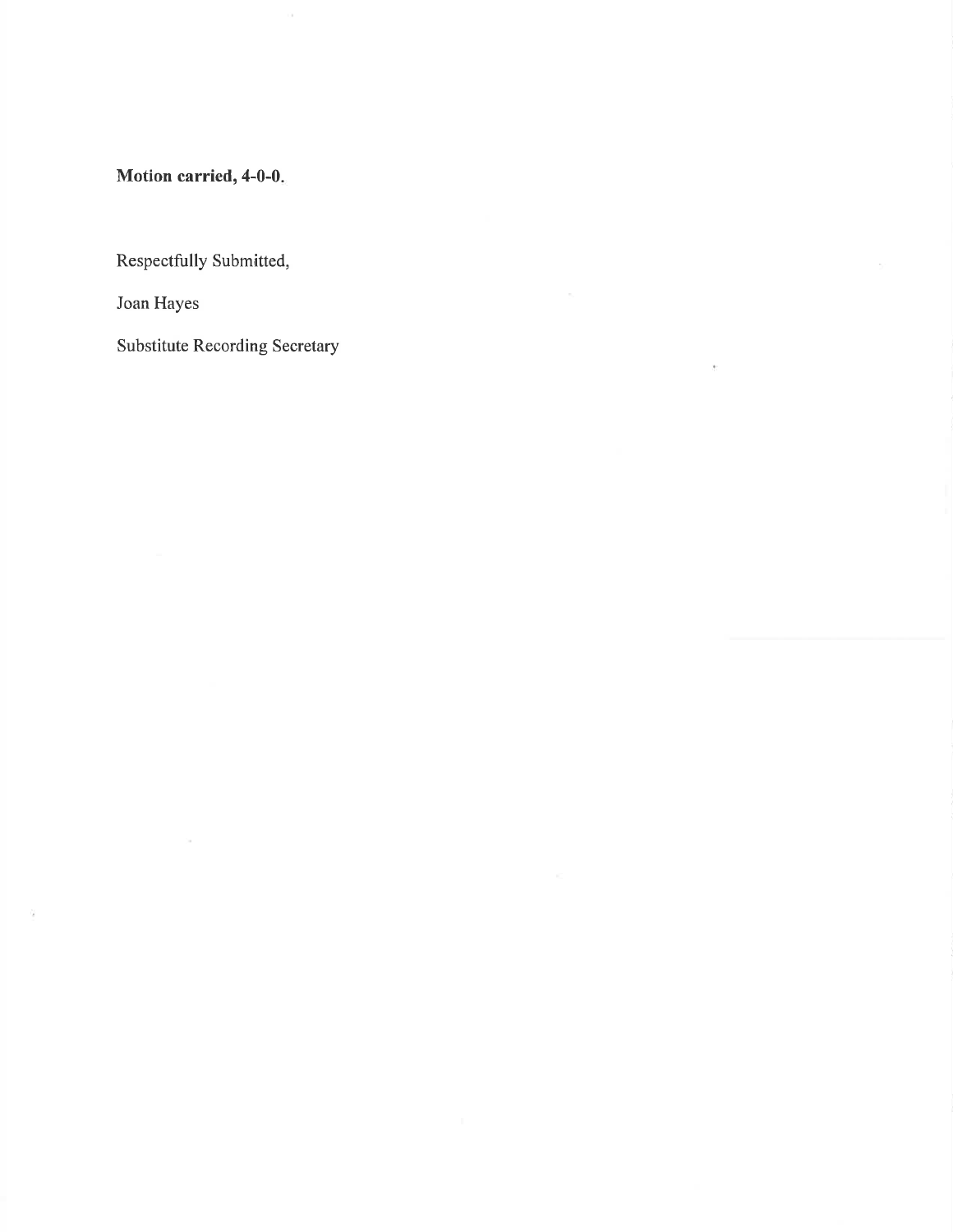#### BLACK POINT BEACH CLUB ASSOCIATION TAX COLLECTOR REPORT 2/27/2020

|                     |                        |                          |                    | <b>NUMBER OF</b>                         |
|---------------------|------------------------|--------------------------|--------------------|------------------------------------------|
|                     | <b>OPENING BALANCE</b> |                          | <b>OUTSTANDING</b> | <b>OUTSTANDING</b>                       |
|                     |                        |                          |                    |                                          |
|                     | TO BE COLLECTED        | <b>COLLECTED TO DATE</b> | <b>BALANCE DUE</b> | <b>ACCOUNTS</b>                          |
|                     | GL 2018                |                          |                    |                                          |
| <b>IREAL ESTATE</b> | (DUE 7/1/19)           |                          |                    | Represents 6 outstanding accounts of the |
| <b>TAXES</b>        | \$208,877.51           | \$206,716.18             | \$2,161.33         | total 581 properties                     |
|                     | GL 2018                |                          |                    | Represents 7 outstanding accounts of     |
| <b>SPECIAL</b>      | (DUE 7/1/19)           |                          |                    | which 1 is partially paid                |
| lassessment         | \$606,873.84           | \$600,932.88             | \$5,940.96         | of the total 581 properties              |
|                     | GL 2017                |                          |                    |                                          |
| <b>IREAL ESTATE</b> | (DUE 7/1/18)           |                          |                    |                                          |
| <b>TAXES</b>        | \$196,797.96           | \$196,792.43             | \$5.53             | 1 partial payment remaining              |

2/2712020 Ruth Ames, CCMC

 $\tilde{\mathcal{A}}$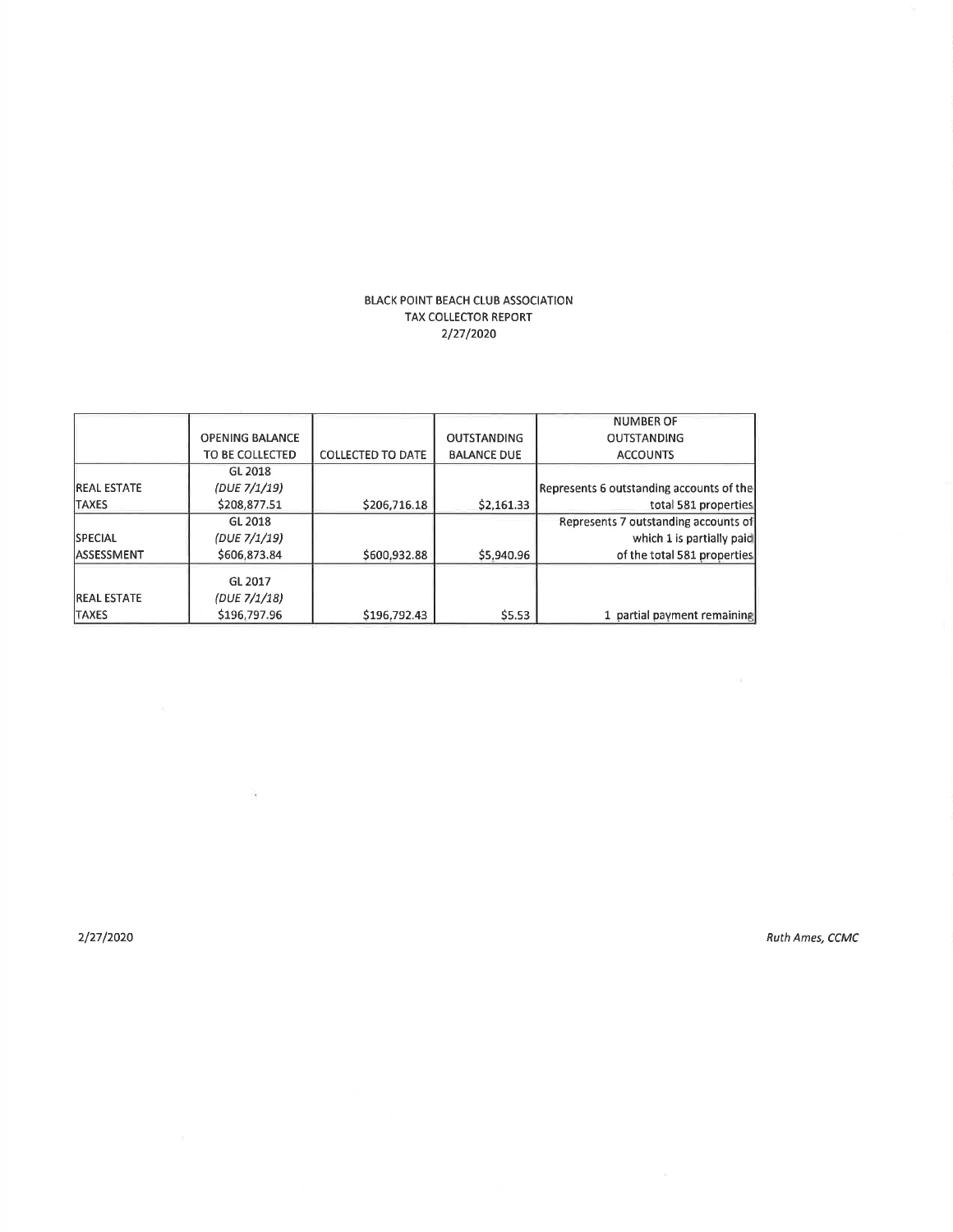|                                   | FY18-19: mil rate 1.4<br>Grand List \$140,800,000 |               |               |                          |                   |                  |  |
|-----------------------------------|---------------------------------------------------|---------------|---------------|--------------------------|-------------------|------------------|--|
| <b>BPBCA</b>                      |                                                   |               |               | FY19-20: mil rate 1.48   |                   |                  |  |
|                                   |                                                   |               |               |                          |                   |                  |  |
| <b>Financial Report</b>           |                                                   |               |               | Grand List \$141,133,450 |                   |                  |  |
|                                   |                                                   |               |               |                          | pier mil rate 4.3 |                  |  |
|                                   |                                                   |               |               |                          |                   |                  |  |
|                                   | <b>July 1 2018-</b>                               |               | July 1 2019-  |                          |                   |                  |  |
|                                   | June 30, 2019                                     | FY18-19       | June 30, 2020 | <b>Actual to</b>         | Variance          | <b>Estimated</b> |  |
|                                   | <b>BUDGET</b>                                     | <b>Actual</b> | <b>BUDGET</b> | $31 - Jan$               | from budget       | Year End 6/30    |  |
| <b>INCOME</b>                     |                                                   |               |               |                          |                   |                  |  |
|                                   |                                                   |               |               |                          |                   |                  |  |
| <b>Fees and Donations</b>         |                                                   |               |               |                          |                   |                  |  |
| <b>Zoning Applications</b>        | \$3,500                                           | \$10,430      | \$10,000      | \$7,070                  | $- $2,930$        | \$10,000         |  |
| Rec Program                       | \$20,000                                          | \$20,955      | \$25,650      | \$26,178                 | \$528             | \$26,178         |  |
|                                   |                                                   |               |               |                          |                   |                  |  |
| <b>Total Fees and Donations</b>   | \$23,500                                          | \$31,385      | \$35,650      | \$33,248                 | $-$2,402$         | \$36,178         |  |
| <b>Grand List Taxes</b>           |                                                   |               |               |                          |                   |                  |  |
| <b>Current Year Taxes</b>         | \$197,000                                         | \$195,618     | \$208,400     | \$206,118                | $- $2,282$        | \$208,400        |  |
| Liens & Interest                  | \$300                                             | \$1,163       | \$850         | \$2,148                  | \$1,298           | \$2,150          |  |
| <b>Prior Year Taxes</b>           | \$1,200                                           | \$409         | \$1,550       | \$1,175                  | $-$ \$376         | \$1,175          |  |
|                                   |                                                   |               |               |                          |                   |                  |  |
| <b>Total Grand List Taxes</b>     | \$198,500                                         | \$197,190     | \$210,800     | \$209,440                | $-$1,360$         | \$211,725        |  |
| Other Income                      |                                                   |               |               |                          |                   |                  |  |
| Club Use Fee                      | \$2,200                                           | \$2,000       | \$1,200       | \$800                    | $-5400$           | \$1,200          |  |
|                                   |                                                   |               |               |                          |                   |                  |  |
| <b>Fund Surplus</b>               | \$25,000                                          | \$0           | \$25,000      | \$0                      | $- $25,000$       | \$25,000         |  |
| Investment                        | \$300                                             | \$683         | \$400         | \$1,213                  | \$813             | \$1,250          |  |
| <b>Miscellaneous</b>              | \$100                                             | \$0           | \$100         | \$27                     | $-573$            | \$100            |  |
| <b>ZBA Permits</b>                | \$400                                             | \$900         | \$450         | \$900                    | \$450             | \$900            |  |
|                                   |                                                   |               |               |                          |                   |                  |  |
| <b>Total Other Income</b>         | \$28,000                                          | \$3,583       | \$27,150      | \$2,940                  | $-$24,210$        | \$28,450         |  |
|                                   |                                                   |               |               |                          |                   |                  |  |
| <b>TOTAL INCOME (w/o Pier)</b>    | \$250,000                                         | \$232,158     | \$273,600     | \$245,628                | $-$27,972$        | \$276,353        |  |
| <b>EXPENSES</b>                   |                                                   |               |               |                          |                   |                  |  |
| <b>Contractual Services</b>       |                                                   |               |               |                          |                   |                  |  |
| <b>Audit Fee</b>                  |                                                   | \$3,500       | \$3,500       | \$3,500                  | \$0               | \$3,500          |  |
|                                   | \$3,500                                           |               |               |                          |                   |                  |  |
| <b>Grass Cutting</b>              | \$3,000                                           | \$3,090       | \$3,100       | \$3,400                  | \$300             | \$3,400          |  |
| <b>Computer Services</b>          |                                                   |               |               | \$345                    | \$345             | \$345            |  |
| Insurance                         | \$17,000                                          | \$18,571      | \$20,000      | \$18,099                 | $-$1,901$         | \$20,000         |  |
| Legal Fees                        | \$10,000                                          | \$1,179       | \$8,000       | \$3,915                  | $-$4,085$         | \$8,000          |  |
| <b>Payroll Services</b>           | \$1,750                                           | \$1,860       | \$1,750       | \$1,389                  | $-$ \$361         | \$1,750          |  |
| <b>Security Patrol</b>            | \$5,000                                           | \$3,753       | \$5,000       | \$3,809                  | $-$1,191$         | \$5,000          |  |
|                                   |                                                   |               |               |                          |                   |                  |  |
| <b>Recreation Program</b>         | \$1,500                                           | \$635         | \$6,300       | \$5,626                  | $-$ \$674         | \$6,626          |  |
| <b>Total Contractual Services</b> | \$41,750                                          | \$32,589      | \$47,650      | \$40,083                 | $- $7,567$        | \$48,621         |  |
| <b>Operations</b>                 |                                                   |               |               |                          |                   |                  |  |
| Clubhouse                         | \$5,500                                           | \$5,841       | \$3,000       | \$2,689                  | $-$ \$311         | \$3,000          |  |
|                                   |                                                   |               |               |                          |                   |                  |  |
| Grounds Maintenance               | \$5,500                                           | \$1,835       | \$4,000       | \$2,291                  | $-$1,709$         | \$4,000          |  |
| Liens                             | \$100                                             | \$60          | \$100         | \$10                     | -\$90             | \$100            |  |
| Playground                        | \$5,000                                           | \$2,517       | \$4,000       | \$0                      | $-$4,000$         | \$4,000          |  |
| Supplies                          | \$2,500                                           | \$4,920       | \$2,000       | \$546                    | $-$1,454$         | \$2,000          |  |
| <b>Tennis Courts</b>              | \$7,500                                           | \$7,588       | \$5,500       | \$1,829                  | $- $3,672$        | \$5,500          |  |
| <b>Utilities</b>                  | \$5,000                                           | \$6,318       | \$6,600       | \$3,684                  | $- $2,916$        | \$6,600          |  |
|                                   |                                                   |               |               |                          |                   |                  |  |
| <b>Waterfront Maintenance</b>     | \$34,000                                          | \$37,059      | \$36,000      | \$22,765                 | $-$13,235$        | \$36,000         |  |
| <b>Total Operations</b>           | \$65,100                                          | \$66,137      | \$61,200      | \$33,814                 | $-$27,386$        | \$61,200         |  |
| <b>Other Expenses</b>             |                                                   |               |               |                          |                   |                  |  |
| <b>Black Pointer</b>              | \$3,300                                           | \$3,403       | \$3,500       | \$3,706                  | \$206             | \$3,706          |  |
| Capital Expenditures - Current Y  | \$30,000                                          | \$11,361      | \$30,000      | \$2,082                  | $- $27,919$       | \$19,431         |  |
|                                   |                                                   |               |               |                          |                   |                  |  |
|                                   |                                                   |               |               | 2/24/2020                |                   |                  |  |

2019-2020 BP Financial Report 2018-2019 act vs bud

1:41 PM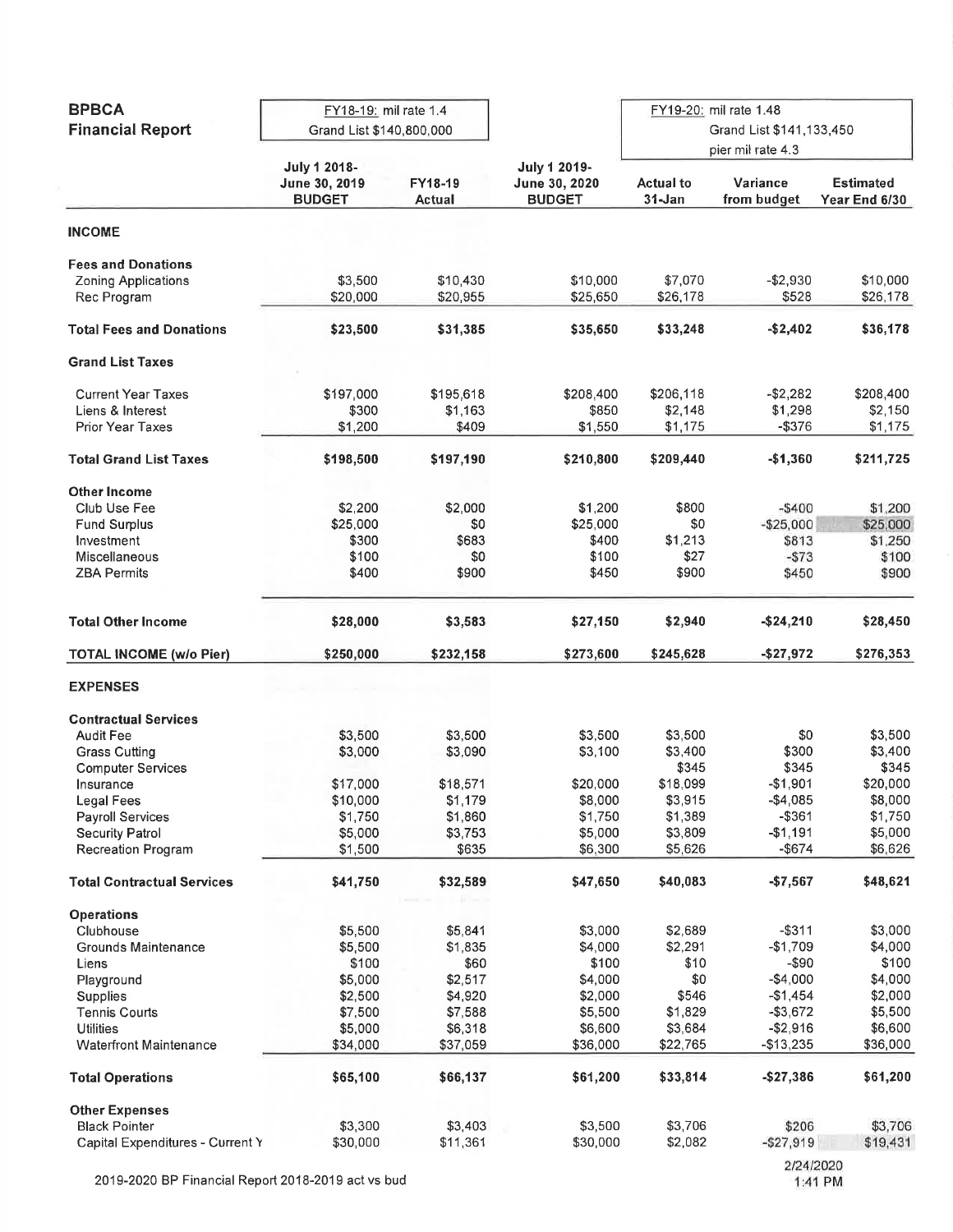| <b>BPBCA</b>                           | FY18-19: mil rate 1.4<br>Grand List \$140,800,000     |                          |                                                | FY19-20; mil rate 1.48<br>Grand List \$141,133,450 |                         |                                   |
|----------------------------------------|-------------------------------------------------------|--------------------------|------------------------------------------------|----------------------------------------------------|-------------------------|-----------------------------------|
| <b>Financial Report</b>                |                                                       |                          |                                                |                                                    |                         |                                   |
|                                        |                                                       |                          |                                                | pier mil rate 4.3                                  |                         |                                   |
|                                        | <b>July 1 2018-</b><br>June 30, 2019<br><b>BUDGET</b> | FY18-19<br><b>Actual</b> | July 1 2019-<br>June 30, 2020<br><b>BUDGET</b> | <b>Actual to</b><br>$31 - Jan$                     | Variance<br>from budget | <b>Estimated</b><br>Year End 6/30 |
|                                        |                                                       |                          |                                                |                                                    |                         |                                   |
| <b>Contingency Fund</b>                | \$25,000                                              | \$0                      | \$25,000                                       | \$0                                                | $- $25,000$             | \$25,000                          |
| Reserve Fund-LT Capital Imp.           | \$8,500                                               | \$0                      | \$8,500                                        | \$0                                                | $-$8,500$               | \$8,500                           |
| Donations                              | \$150                                                 | \$150                    | \$150                                          | \$150                                              | \$0                     | \$150                             |
| East Lyme Taxes                        | \$6,000                                               | \$5,160                  | \$6,000                                        | \$5,318                                            | $-$ \$682               | \$5,318                           |
| Social Events                          | \$3,000                                               | \$2,225                  | \$3,000                                        | \$1,921                                            | $-$1,079$               | \$3,000                           |
| Miscellaneous                          | \$1,800                                               | \$1,985                  | \$2,000                                        | \$292                                              | $-$1,708$               | \$2,000                           |
| Website                                | \$500                                                 | \$653                    | \$800                                          | \$540                                              | $- $260$                | \$800                             |
| ZB/ZBA                                 | \$1,000                                               | \$2,049                  | \$1,500                                        | \$3,293                                            | \$1,793                 | \$3,300                           |
| <b>Total Other Expenses</b>            | \$79,250                                              | \$26,984                 | \$80,450                                       | \$17,301                                           | $- $63,149$             | \$71,205                          |
| <b>Personnel Services</b>              |                                                       |                          |                                                |                                                    |                         |                                   |
| <b>Waterfront Supervisor</b>           | \$13,500                                              | \$13,500                 | \$0                                            | \$0                                                | \$0                     | \$0                               |
| <b>Beach Patrol</b>                    | \$8,000                                               | \$4,625                  | \$6,000                                        | \$5,953                                            | $-$ \$47                | \$6,000                           |
| Medicare                               | \$900                                                 | \$923                    | \$950                                          | \$776                                              | $-$174$                 |                                   |
|                                        |                                                       |                          |                                                |                                                    |                         | \$950                             |
| <b>Recreation Personnel</b>            | \$13,500                                              | \$13,289                 | \$19,350                                       | \$14,541                                           | $-$4,809$               | \$14,541                          |
| Unemployment Comp.                     | \$0                                                   | \$585                    | \$1,000                                        | \$397                                              | $-$ \$603               | \$1,000                           |
| <b>Association Manager</b>             | \$0                                                   | \$4,090                  | \$22,000                                       | \$12,833                                           | $- $9,167$              | \$22,000                          |
| Secretary                              | \$7,000                                               | \$7,000                  | \$7,000                                        | \$4,137                                            | $- $2,863$              | \$7,054                           |
| Treasurer                              | \$7,000                                               | \$9,238                  | \$7,000                                        | \$5,542                                            | $-$1,458$               | \$8,458                           |
| <b>Tax Collector</b>                   | \$7,000                                               | \$7,000                  | \$7,000                                        | \$2,333                                            | -\$4,667                | \$9,333                           |
| Zoning Officer                         | \$7,000                                               | \$11,100                 | \$14,000                                       | \$8,167                                            | $-$5,833$               | \$14,000                          |
| <b>Total Personnel Services</b>        | \$63,900                                              | \$71,351                 | \$84,300                                       | \$54,679                                           | -\$29,621               | \$83,336                          |
| <b>TOTAL EXPENSES (w/o Pier)</b>       | \$250,000                                             | \$197,061                | \$273,600                                      | \$145,878                                          | $-$127,722$             | \$264,362                         |
| <b>ADJUSTED NET INCOME</b>             | \$0                                                   | \$35,097                 | \$0                                            | \$99,750                                           | \$99,750                | \$11,991                          |
| Allocation from Fund Bal.              |                                                       |                          |                                                |                                                    |                         |                                   |
| for Pier Costs                         |                                                       |                          | \$90,000                                       | \$0                                                | $-$90,000$              |                                   |
| <b>Special Assessment-Piers</b>        |                                                       |                          | \$606,800                                      | \$599,185                                          | $- $7,615$              | \$606,800                         |
| Prelim.Pier Costs                      |                                                       |                          | \$90,000                                       | \$0                                                | -\$90,000               |                                   |
| Pier Costs                             |                                                       |                          | \$606,800                                      | \$658,255                                          | \$51,455                | \$672,701                         |
| Net Cost                               |                                                       |                          | \$0                                            | -\$59,070                                          | $-$59,070$              | $-$65,901$                        |
| <b>NET INCOME</b>                      | \$0                                                   | \$35,097                 | \$0                                            | \$40,680                                           | \$40,680                | $- $53,910$                       |
|                                        |                                                       |                          |                                                |                                                    |                         |                                   |
| Bank Balances as of statements dated : |                                                       | 6/30/2019                |                                                | 1/31/2020                                          |                         |                                   |
| Checking and Sweep:                    |                                                       | 408,508                  |                                                | 147,698                                            |                         |                                   |
|                                        |                                                       |                          |                                                |                                                    |                         |                                   |
| Long Term Savings:                     |                                                       | 95,145                   |                                                | 95,416                                             |                         |                                   |
| Total                                  |                                                       | 503,652                  |                                                | 243,114                                            |                         |                                   |

 $\tilde{\omega}$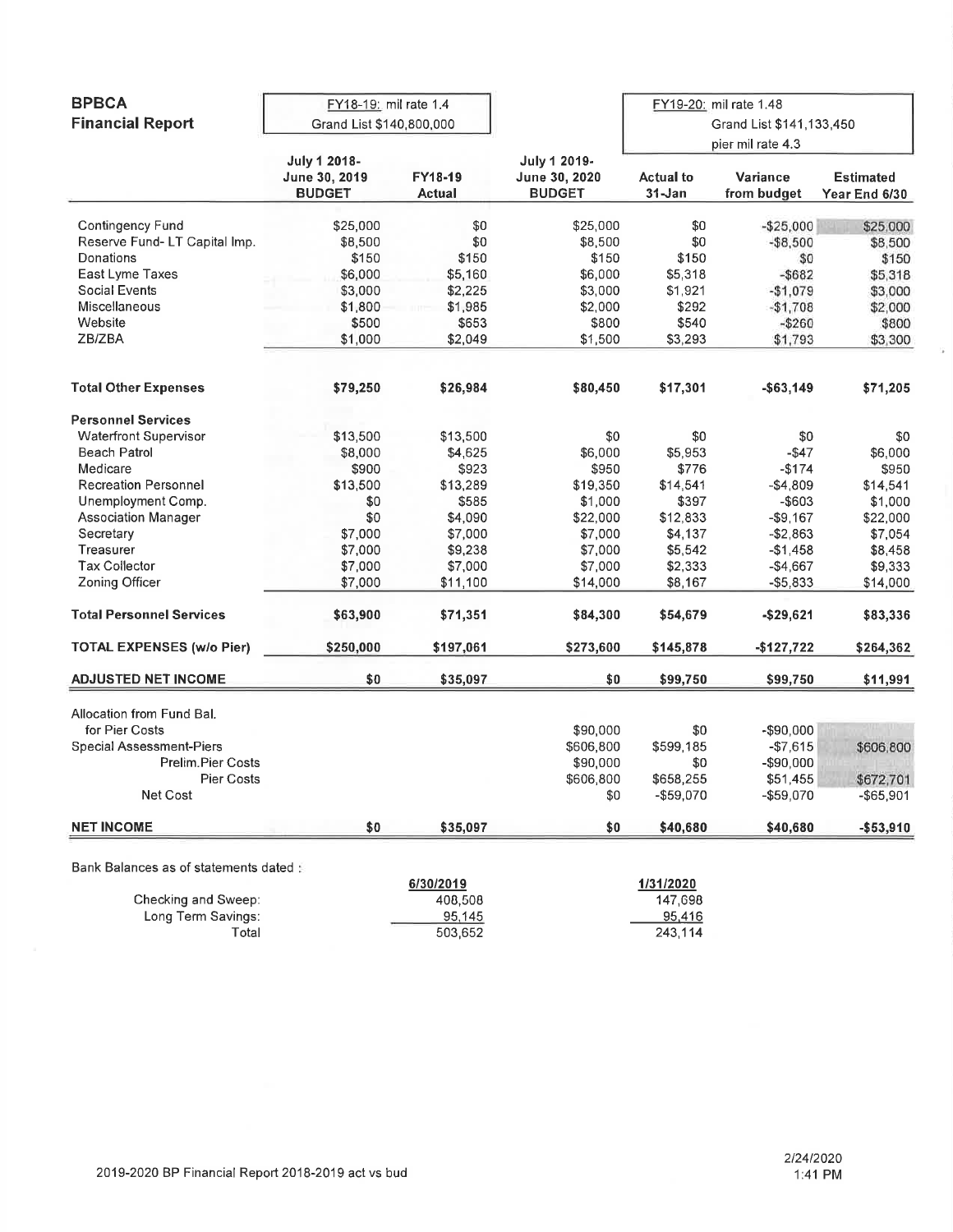# Association Manager's Report for January/February 2O2O

## Completed

-Periodically meeting with Cheryl regarding Management activities.

-Setup chairs/tables, turn on heat for BOG meeting.

-Participated in BOG meeting and closed at the conclusion of the meeting.

-Logged in and reserved three (3) Clubhouse rentals for the coming season.

-Worked with Jaxson Vibber and His team to discuss upcoming season and discuss remove/store our beach tackle and coordinating with Mike Nebelung.

-Removed caution tape and cones at Cahill Way stairs as is now opened after construction.

-Checked Clubhouse every couple of afternoons.

-The gangplank on South Beach pier needs to be repaired. Met with Will and Mike and decided to wait to pull and have it repaired at Clubhouse.

-Met with alarm company to finalize training on the alarm system.

-Discovered the BP signage was missing from Sea Breeze parking lot Jan 24th. Found the sign on the boat launch area at Sea View. lt will need to be replaced.



-Contacted Chris O'Connor from All Time Manufacturing of Montville, (860) 848-9258 to discuss proposals for walkway railing on Nehantic right of way. Quote including labor and materials as follows: \$ 1,400.

-Met with Chris Manwaring, Niantic Lawn Service, discussed our contract, in place since 1984. Price of \$3,400. No change from last year.

-Need safety mulch for Playground- check with Chuck Casey.

-Setup schedule for tick spraying.

-Need to update website for Recreation program. lt's last year info.

-Took out and then brought back in the garbage barrel for pickup.

-Submitted BOG Meeting and agenda announcement to EL Town Hall

-Met with Joe Bragaw, Public Works Director re: possible hazards in BP.

-Will F. received'the check to order the hardware Corners, nuts and bolts for gaga pit. We will get wood delivered in April so we can start drilling holes for assembly. I spent some time at the playground and think I have a better site for the pit. Want to keep the climbing wall location open for a possible kid feature with board approval.

-Floor to go in early May 2020 as we have to let the Clubhouse warm up a bit.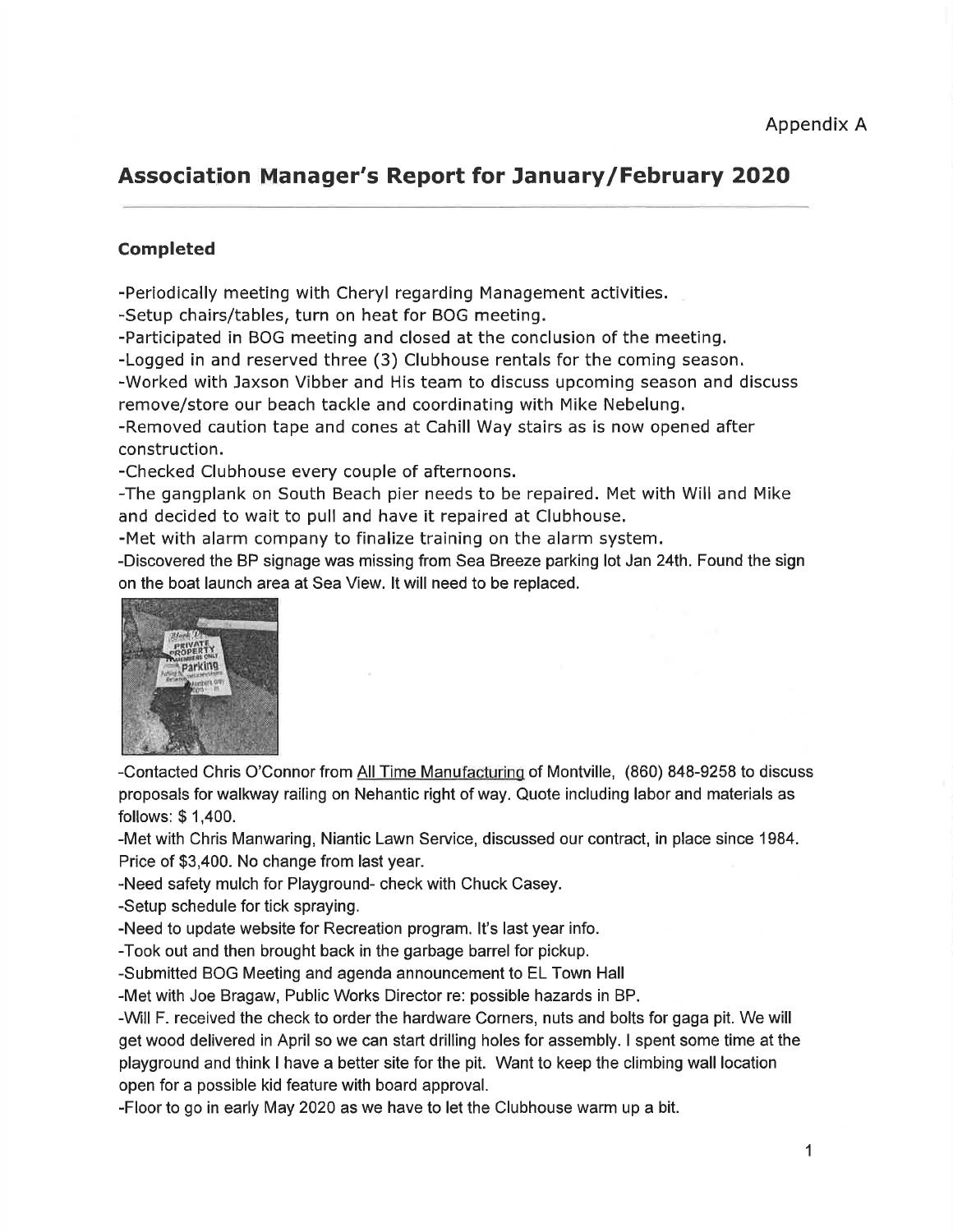-l will notify the Men's Club for no activity should be scheduled in May.

-Ordering floor materials April 1st - wait 2-3 weeks for delivery, start job on May 1st. Contractor is Cliffs Carpet One. 1 18 Cross Rd. Wtfd.. (860) 447-0383

-Open Clubhouse and turn on water for third week in March.

-Ask Jamco how much for LED fixtures on BB courts and rotate middle one - and \$ quote for restore motion sensors in bathrooms.

-Follow up with Jim Fox & Jim Ventres re: Osprey ROW and confirm construction debris at top of Sea Spray is supposed to be removed by next month.

-Spoke to Joe Bragaw, EL Public Works Director, he responded, "... I forwarded along to my departments. As for the two highway items; Old black point rd and the cahill sign, they put it on their list to take care of. As for the East Shore Rd sewer pump house, I already asked my sewer foreman to get me prices a few weeks ago to side that building in the spring. I am awaiting for quotes to make a decision to go forward."

-Cindy D contacted me to assist in getting info from our accountant. I spoke to John Lanza and he said he would have final info to Cindy by the end of weekend.

-Gathered three (3) proposals from the tree over the climbing wall proposal for removal - Mike Nebelung did that job and also removed a liability on the other side of property that was dangerous, At no additional cost.

-Removed abandoned kayak from Sea Breeze, not seaworthy, and disposed in Nehantic dumpster.

-Jason from Wilcox Trees removed/hauled away the remaining 36" Maple from the climbing wall tree.



-Removed branch from Nehantic Parking lot - before/after pics. -Gave the ok to Mike N to remove/haul away the five (5) remaining climbing poles for \$300.



-Removed debris from South Beach and placed at Top of Billow.